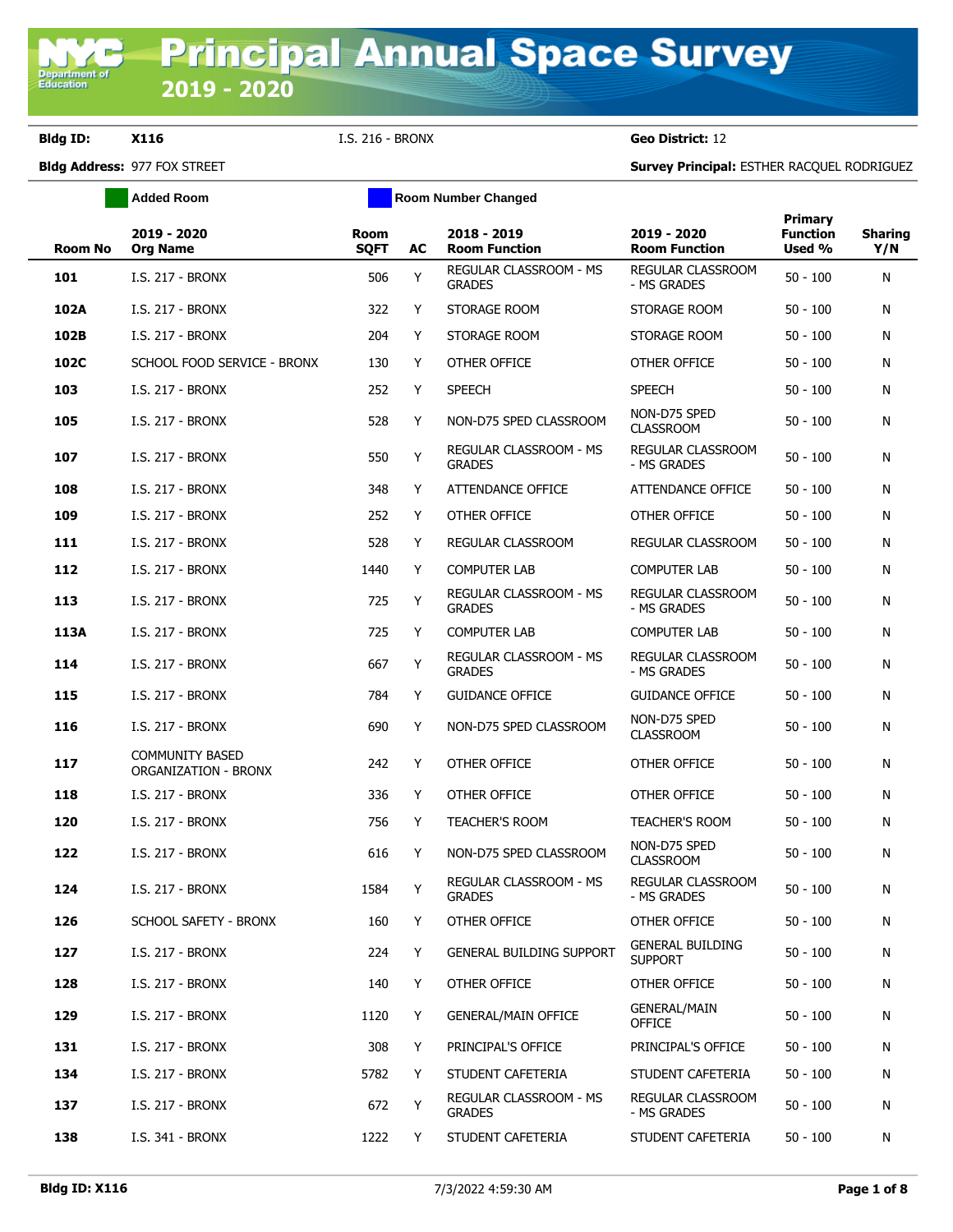|                | <b>Added Room</b>                            |                            | <b>Room Number Changed</b> |                                         |                                         |                                      |                       |
|----------------|----------------------------------------------|----------------------------|----------------------------|-----------------------------------------|-----------------------------------------|--------------------------------------|-----------------------|
| <b>Room No</b> | 2019 - 2020<br><b>Org Name</b>               | <b>Room</b><br><b>SQFT</b> | AC                         | 2018 - 2019<br><b>Room Function</b>     | 2019 - 2020<br><b>Room Function</b>     | Primary<br><b>Function</b><br>Used % | <b>Sharing</b><br>Y/N |
| 139            | I.S. 217 - BRONX                             | 648                        | Y                          | REGULAR CLASSROOM - MS<br><b>GRADES</b> | REGULAR CLASSROOM<br>- MS GRADES        | $50 - 100$                           | N                     |
| 140            | I.S. 217 - BRONX                             | 768                        | Υ                          | REGULAR CLASSROOM - MS<br><b>GRADES</b> | REGULAR CLASSROOM<br>- MS GRADES        | $50 - 100$                           | N                     |
| 140A           | <b>I.S. 217 - BRONX</b>                      | 156                        | Y                          | STORAGE ROOM                            | STORAGE ROOM                            | 50 - 100                             | N                     |
| 140B           | <b>I.S. 217 - BRONX</b>                      | 54                         | Y                          | STORAGE ROOM                            | STORAGE ROOM                            | $50 - 100$                           | N                     |
| 140C           | <b>I.S. 217 - BRONX</b>                      | 54                         | Y                          | STORAGE ROOM                            | STORAGE ROOM                            | 50 - 100                             | N                     |
| 141            | <b>I.S. 217 - BRONX</b>                      | 621                        | Υ                          | REGULAR CLASSROOM - MS<br><b>GRADES</b> | REGULAR CLASSROOM<br>- MS GRADES        | $50 - 100$                           | N                     |
| 142            | <b>I.S. 217 - BRONX</b>                      | 153                        | Y                          | DUPLICATING/COPY ROOM                   | DUPLICATING/COPY<br><b>ROOM</b>         | $50 - 100$                           | N                     |
| 143            | <b>I.S. 217 - BRONX</b>                      | 621                        | Υ                          | REGULAR CLASSROOM - MS<br><b>GRADES</b> | <b>REGULAR CLASSROOM</b><br>- MS GRADES | $50 - 100$                           | N                     |
| 144            | <b>I.S. 217 - BRONX</b>                      | 598                        | Y                          | REGULAR CLASSROOM - MS<br><b>GRADES</b> | REGULAR CLASSROOM<br>- MS GRADES        | $50 - 100$                           | N                     |
| 144A           | I.S. 217 - BRONX                             | 91                         | Y                          | STORAGE ROOM                            | STORAGE ROOM                            | 50 - 100                             | N                     |
| 144-B          | I.S. 217 - BRONX                             | 54                         | Y                          | STORAGE ROOM                            | STORAGE ROOM                            | 50 - 100                             | N                     |
| 144-C          | I.S. 217 - BRONX                             | 126                        | Y                          | STORAGE ROOM                            | STORAGE ROOM                            | 50 - 100                             | N                     |
| 145            | I.S. 217 - BRONX                             | 621                        | Y                          | REGULAR CLASSROOM                       | REGULAR CLASSROOM                       | 50 - 100                             | N                     |
| 147            | I.S. 217 - BRONX                             | 616                        | Y                          | REGULAR CLASSROOM                       | REGULAR CLASSROOM                       | 50 - 100                             | N                     |
| 148            | SCHOOL BASED HEALTH CENTER -<br><b>BRONX</b> | 1200                       | Y                          | NURSE/MEDICAL SUITE                     | NURSE/MEDICAL<br><b>SUITE</b>           | $50 - 100$                           | N                     |
| 201            | I.S. 217 - BRONX                             | 675                        | Υ                          | REGULAR CLASSROOM - MS<br><b>GRADES</b> | REGULAR CLASSROOM<br>- MS GRADES        | $50 - 100$                           | N                     |
| 203A           | I.S. 341 - BRONX                             | 700                        | Y                          | REGULAR CLASSROOM                       | REGULAR CLASSROOM                       | $50 - 100$                           | N                     |
| 203B           | I.S. 341 - BRONX                             | 750                        | Y                          | <b>REGULAR CLASSROOM</b>                | REGULAR CLASSROOM                       | $50 - 100$                           | N                     |
| 203C           | I.S. 341 - BRONX                             | 750                        | Y                          | REGULAR CLASSROOM                       | REGULAR CLASSROOM                       | 50 - 100                             | N                     |
| 203D           | I.S. 341 - BRONX                             | 700                        | Y                          | REGULAR CLASSROOM                       | REGULAR CLASSROOM                       | 50 - 100                             | N                     |
| 203E           | I.S. 341 - BRONX                             | 90                         | Y                          | OTHER OFFICE                            | OTHER OFFICE                            | 50 - 100                             | N                     |
| 203F           | I.S. 341 - BRONX                             | 90                         | Y                          | STORAGE ROOM                            | STORAGE ROOM                            | $50 - 100$                           | N                     |
| 203G           | I.S. 341 - BRONX                             | 90                         | Y                          | DUPLICATING/COPY ROOM                   | DUPLICATING/COPY<br><b>ROOM</b>         | $50 - 100$                           | N                     |
| 203H           | I.S. 341 - BRONX                             | 90                         | Y                          | OTHER OFFICE                            | OTHER OFFICE                            | $50 - 100$                           | N                     |
| <b>203I</b>    | I.S. 341 - BRONX                             | 162                        | Y                          | AP'S OFFICE                             | AP'S OFFICE                             | $50 - 100$                           | N                     |
| 206            | I.S. 217 - BRONX                             | 319                        | Y                          | <b>TEACHER'S ROOM</b>                   | <b>TEACHER'S ROOM</b>                   | $50 - 100$                           | N                     |
| 207            | I.S. 341 - BRONX                             | 5358                       | Y                          | <b>GYMNASIUM</b>                        | <b>GYMNASIUM</b>                        | 50 - 100                             | N                     |
| 207A           | I.S. 217 - BRONX                             | 168                        | Y                          | <b>COACH'S OFFICE</b>                   | <b>COACH'S OFFICE</b>                   | $50 - 100$                           | N                     |
| 209A           | SOUTH BRONX CLASSICAL<br><b>CHARTER SCHO</b> | 675                        | Y                          | ART ROOM                                | ART ROOM                                | 50 - 100                             | N                     |
| 209B           | SOUTH BRONX CLASSICAL<br><b>CHARTER SCHO</b> | 729                        | Y                          | MUSIC ROOM                              | MUSIC ROOM                              | $50 - 100$                           | N                     |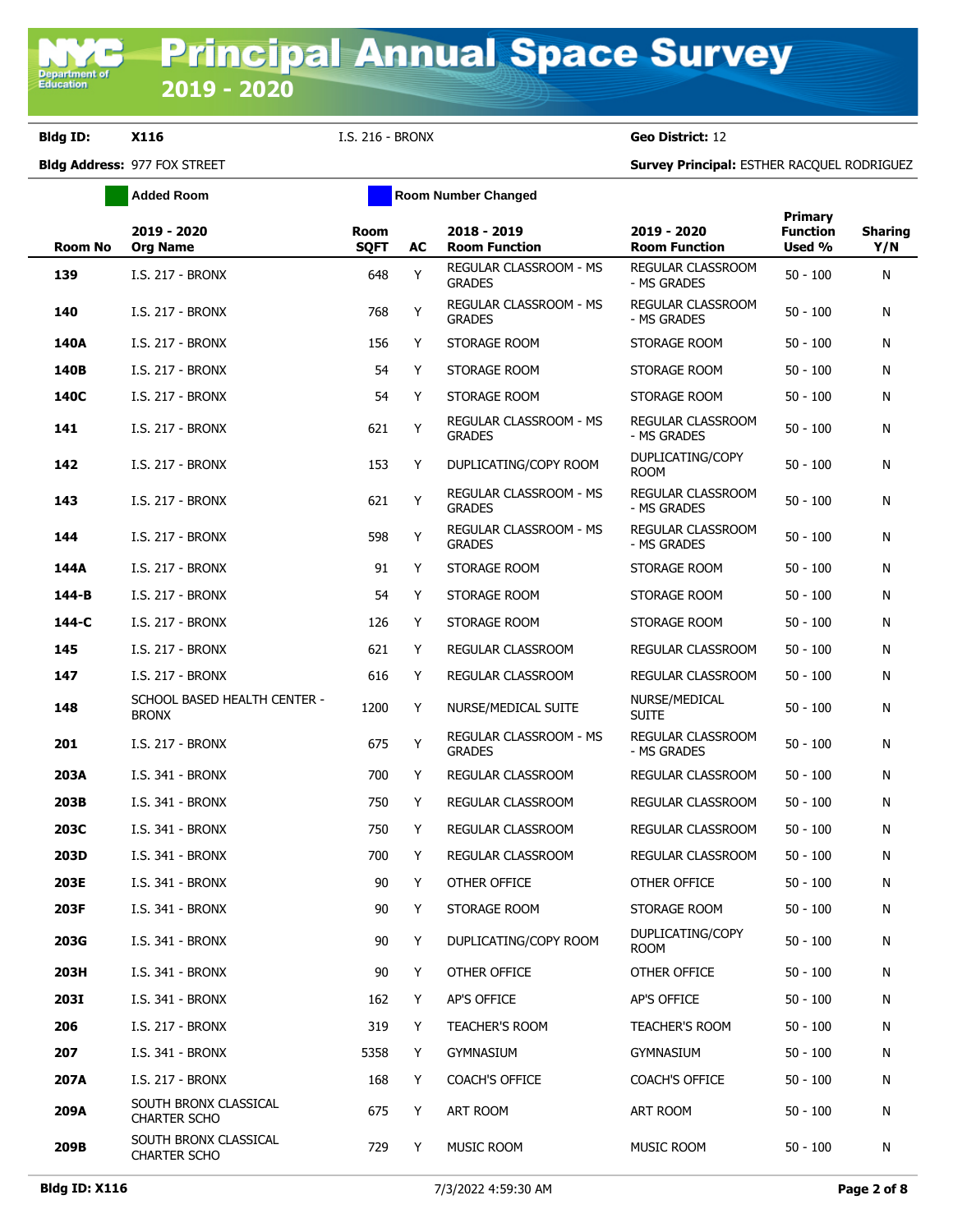**Added Room Room Room Number Changed** 

| <b>Room No</b> | 2019 - 2020<br><b>Org Name</b>               | <b>Room</b><br><b>SQFT</b> | AC | 2018 - 2019<br><b>Room Function</b>     | 2019 - 2020<br><b>Room Function</b>      | <b>Primary</b><br><b>Function</b><br>Used % | <b>Sharing</b><br>Y/N |
|----------------|----------------------------------------------|----------------------------|----|-----------------------------------------|------------------------------------------|---------------------------------------------|-----------------------|
| 209C           | SOUTH BRONX CLASSICAL<br><b>CHARTER SCHO</b> | 729                        | Y  | AUXILIARY EXERCISE ROOM                 | <b>AUXILIARY EXERCISE</b><br><b>ROOM</b> | $50 - 100$                                  | N                     |
| 209D           | SOUTH BRONX CLASSICAL<br><b>CHARTER SCHO</b> | 675                        | Y  | AUXILIARY EXERCISE ROOM                 | AUXILIARY EXERCISE<br><b>ROOM</b>        | $50 - 100$                                  | N                     |
| 209E           | SOUTH BRONX CLASSICAL<br><b>CHARTER SCHO</b> | 180                        | Y  | DUPLICATING/COPY ROOM                   | DUPLICATING/COPY<br><b>ROOM</b>          | $50 - 100$                                  | N                     |
| 209F           | SOUTH BRONX CLASSICAL<br><b>CHARTER SCHO</b> | 90                         | Y  | <b>DEAN'S OFFICE</b>                    | <b>DEAN'S OFFICE</b>                     | $50 - 100$                                  | N                     |
| 209G           | SOUTH BRONX CLASSICAL<br><b>CHARTER SCHO</b> | 90                         | Y  | OTHER OFFICE                            | OTHER OFFICE                             | $50 - 100$                                  | N                     |
| 209H           | SOUTH BRONX CLASSICAL<br><b>CHARTER SCHO</b> | 90                         | Y  | <b>COACH'S OFFICE</b>                   | <b>COACH'S OFFICE</b>                    | $50 - 100$                                  | N                     |
| 209J           | SOUTH BRONX CLASSICAL<br><b>CHARTER SCHO</b> | 81                         | Y  | OTHER OFFICE                            | OTHER OFFICE                             | $50 - 100$                                  | N                     |
| 209K           | SOUTH BRONX CLASSICAL<br><b>CHARTER SCHO</b> | 72                         | Y  | STORAGE ROOM                            | STORAGE ROOM                             | $50 - 100$                                  | N                     |
| 209L           | SOUTH BRONX CLASSICAL<br><b>CHARTER SCHO</b> | 72                         | Y  | STORAGE ROOM                            | STORAGE ROOM                             | $50 - 100$                                  | N                     |
| 212            | I.S. 217 - BRONX                             | 936                        | Y  | REGULAR CLASSROOM                       | REGULAR CLASSROOM                        | $50 - 100$                                  | N                     |
| 213            | <b>I.S. 217 - BRONX</b>                      | 1036                       | Y  | DANCE ROOM                              | DANCE ROOM                               | $50 - 100$                                  | N                     |
| 214            | <b>I.S. 217 - BRONX</b>                      | 748                        | Y  | SCIENCE DEMO ROOM                       | SCIENCE DEMO ROOM                        | $50 - 100$                                  | N                     |
| 216            | <b>I.S. 217 - BRONX</b>                      | 748                        | Y  | SCIENCE DEMO ROOM                       | SCIENCE DEMO ROOM                        | $50 - 100$                                  | N                     |
| 217            | I.S. 217 - BRONX                             | 180                        | Y  | OTHER OFFICE                            | OTHER OFFICE                             | $50 - 100$                                  | N                     |
| 218            | SOUTH BRONX CLASSICAL<br><b>CHARTER SCHO</b> | 936                        | Y  | REGULAR CLASSROOM - MS<br><b>GRADES</b> | REGULAR CLASSROOM<br>- MS GRADES         | $50 - 100$                                  | N                     |
| 220            | I.S. 217 - BRONX                             | 345                        | Y  | SOCIAL WORKER/COUNSELOR                 | <b>SOCIAL</b><br>WORKER/COUNSELOR        | $50 - 100$                                  | N                     |
| 222            | <b>I.S. 217 - BRONX</b>                      | 345                        | Y  | AP'S OFFICE                             | AP'S OFFICE                              | $50 - 100$                                  | N                     |
| 223A           | SOUTH BRONX CLASSICAL<br><b>CHARTER SCHO</b> | 700                        | Y  | REGULAR CLASSROOM - MS<br><b>GRADES</b> | <b>REGULAR CLASSROOM</b><br>- MS GRADES  | $50 - 100$                                  | N                     |
| 223B           | SOUTH BRONX CLASSICAL<br><b>CHARTER SCHO</b> | 750                        | Y  | KINDERGARTEN                            | KINDERGARTEN                             | $50 - 100$                                  | N                     |
| 223C           | SOUTH BRONX CLASSICAL<br><b>CHARTER SCHO</b> | 750                        | Y  | KINDERGARTEN                            | KINDERGARTEN                             | $50 - 100$                                  | N                     |
| 223D           | SOUTH BRONX CLASSICAL<br><b>CHARTER SCHO</b> | 700                        | Y  | KINDERGARTEN                            | KINDERGARTEN                             | $50 - 100$                                  | N                     |
| 223E           | SOUTH BRONX CLASSICAL<br><b>CHARTER SCHO</b> | 77                         | Y  | STORAGE ROOM                            | STORAGE ROOM                             | 50 - 100                                    | N                     |
| 223F           | SOUTH BRONX CLASSICAL<br><b>CHARTER SCHO</b> | 81                         | Y  | OTHER OFFICE                            | OTHER OFFICE                             | 50 - 100                                    | N                     |
| 223G           | SOUTH BRONX CLASSICAL<br>CHARTER SCHO        | 81                         | Y  | <b>SPEECH</b>                           | <b>SPEECH</b>                            | 50 - 100                                    | N                     |
| 223H           | SOUTH BRONX CLASSICAL<br>CHARTER SCHO        | 81                         | Y  | <b>SPEECH</b>                           | SPEECH                                   | 50 - 100                                    | N                     |
| <b>223I</b>    | SOUTH BRONX CLASSICAL<br><b>CHARTER SCHO</b> | 81                         | Y  | STORAGE ROOM                            | STORAGE ROOM                             | 50 - 100                                    | N                     |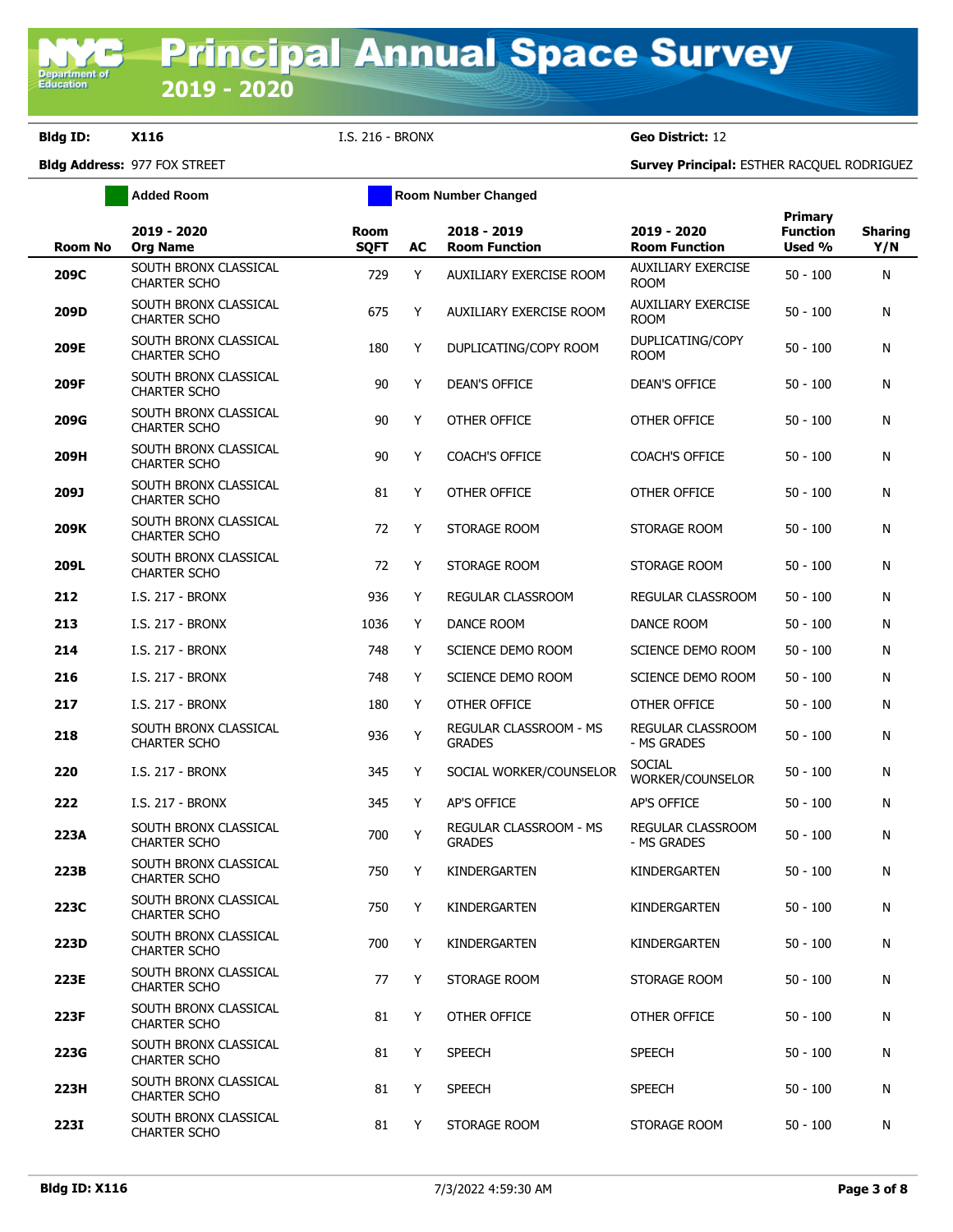|         | <b>Added Room</b>                     |                     |    |                                                |                                     |                                      |                       |
|---------|---------------------------------------|---------------------|----|------------------------------------------------|-------------------------------------|--------------------------------------|-----------------------|
| Room No | 2019 - 2020<br><b>Org Name</b>        | Room<br><b>SQFT</b> | AC | 2018 - 2019<br><b>Room Function</b>            | 2019 - 2020<br><b>Room Function</b> | Primary<br><b>Function</b><br>Used % | <b>Sharing</b><br>Y/N |
| 223J    | SOUTH BRONX CLASSICAL<br>CHARTER SCHO | 153                 | Y  | OTHER OFFICE                                   | OTHER OFFICE                        | $50 - 100$                           | N                     |
| 301     | I.S. 341 - BRONX                      | 725                 | Y  | <b>GENERAL/MAIN OFFICE</b>                     | <b>GENERAL/MAIN</b><br>OFFICE       | 50 - 100                             | N                     |
| 303A    | I.S. 341 - BRONX                      | 700                 | Υ  | REGULAR CLASSROOM - MS<br><b>GRADES</b>        | REGULAR CLASSROOM<br>- MS GRADES    | $50 - 100$                           | N                     |
| 303B    | I.S. 341 - BRONX                      | 750                 | Y  | <b>REGULAR CLASSROOM - MS</b><br><b>GRADES</b> | REGULAR CLASSROOM<br>- MS GRADES    | $50 - 100$                           | N                     |
| 303C    | I.S. 341 - BRONX                      | 750                 | Y  | REGULAR CLASSROOM - MS<br><b>GRADES</b>        | REGULAR CLASSROOM<br>- MS GRADES    | $50 - 100$                           | N                     |
| 303D    | I.S. 341 - BRONX                      | 700                 | Y  | REGULAR CLASSROOM - MS<br><b>GRADES</b>        | REGULAR CLASSROOM<br>- MS GRADES    | 50 - 100                             | N                     |
| 303E    | I.S. 341 - BRONX                      | 100                 | Y  | OTHER OFFICE                                   | OTHER OFFICE                        | 50 - 100                             | N                     |
| 303F    | I.S. 341 - BRONX                      | 100                 | Y  | OTHER OFFICE                                   | OTHER OFFICE                        | $50 - 100$                           | N                     |
| 303G    | I.S. 341 - BRONX                      | 100                 | Y  | OTHER OFFICE                                   | OTHER OFFICE                        | $50 - 100$                           | N                     |
| 303H    | I.S. 341 - BRONX                      | 100                 | Y  | OTHER OFFICE                                   | OTHER OFFICE                        | $50 - 100$                           | N                     |
| 303I    | I.S. 341 - BRONX                      | 180                 | Y  | <b>GUIDANCE OFFICE</b>                         | <b>GUIDANCE OFFICE</b>              | 50 - 100                             | N                     |
| 305A    | I.S. 341 - BRONX                      | 364                 | Y  | STORAGE ROOM                                   | STORAGE ROOM                        | 50 - 100                             | N                     |
| 305B    | I.S. 341 - BRONX                      | 260                 | Y  | TEACHER'S ROOM                                 | <b>TEACHER'S ROOM</b>               | 50 - 100                             | N                     |
| 306     | I.S. 341 - BRONX                      | 319                 | Y  | PRINCIPAL'S OFFICE                             | PRINCIPAL'S OFFICE                  | $50 - 100$                           | N                     |
| 307     | I.S. 341 - BRONX                      | 390                 | Y  | STORAGE ROOM                                   | STORAGE ROOM                        | 50 - 100                             | N                     |
| 309A    | I.S. 341 - BRONX                      | 675                 | Y  | REGULAR CLASSROOM - MS<br><b>GRADES</b>        | REGULAR CLASSROOM<br>- MS GRADES    | $50 - 100$                           | N                     |
| 309B    | I.S. 341 - BRONX                      | 702                 | Y  | REGULAR CLASSROOM - MS<br><b>GRADES</b>        | REGULAR CLASSROOM<br>- MS GRADES    | $50 - 100$                           | N                     |
| 309C    | I.S. 341 - BRONX                      | 729                 | Y  | REGULAR CLASSROOM - MS<br><b>GRADES</b>        | REGULAR CLASSROOM<br>- MS GRADES    | $50 - 100$                           | N                     |
| 309D    | I.S. 341 - BRONX                      | 675                 | Y  | <b>REGULAR CLASSROOM - MS</b><br><b>GRADES</b> | REGULAR CLASSROOM<br>- MS GRADES    | 50 - 100                             | N                     |
| 309E    | I.S. 341 - BRONX                      | 180                 | Y  | OTHER OFFICE                                   | OTHER OFFICE                        | 50 - 100                             | N                     |
| 309F    | I.S. 341 - BRONX                      | 90                  | Y  | OTHER OFFICE                                   | OTHER OFFICE                        | $50 - 100$                           | N                     |
| 309G    | I.S. 341 - BRONX                      | 90                  | Y  | OTHER OFFICE                                   | OTHER OFFICE                        | $50 - 100$                           | N                     |
| 309H    | I.S. 341 - BRONX                      | 90                  | Y  | OTHER OFFICE                                   | OTHER OFFICE                        | $50 - 100$                           | N                     |
| 309I    | I.S. 341 - BRONX                      | 63                  | Y  | OTHER OFFICE                                   | OTHER OFFICE                        | $50 - 100$                           | N                     |
| 312     | I.S. 341 - BRONX                      | 936                 | Y  | <b>COMPUTER LAB</b>                            | <b>COMPUTER LAB</b>                 | $50 - 100$                           | N                     |
| 314     | I.S. 341 - BRONX                      | 748                 | Y  | REGULAR CLASSROOM - MS<br><b>GRADES</b>        | REGULAR CLASSROOM<br>- MS GRADES    | 50 - 100                             | N                     |
| 315     | I.S. 341 - BRONX                      | 3294                | Y  | LIBRARY                                        | LIBRARY                             | 50 - 100                             | N                     |
| 315A    | I.S. 341 - BRONX                      | 370                 | Y  | OTHER OFFICE                                   | OTHER OFFICE                        | 50 - 100                             | N                     |
| 316     | I.S. 341 - BRONX                      | 735                 | Y  | SCIENCE DEMO ROOM                              | SCIENCE DEMO ROOM                   | $50 - 100$                           | N                     |
| 317     | I.S. 341 - BRONX                      | 152                 | Y  | <b>SPEECH</b>                                  | <b>SPEECH</b>                       | $50 - 100$                           | N                     |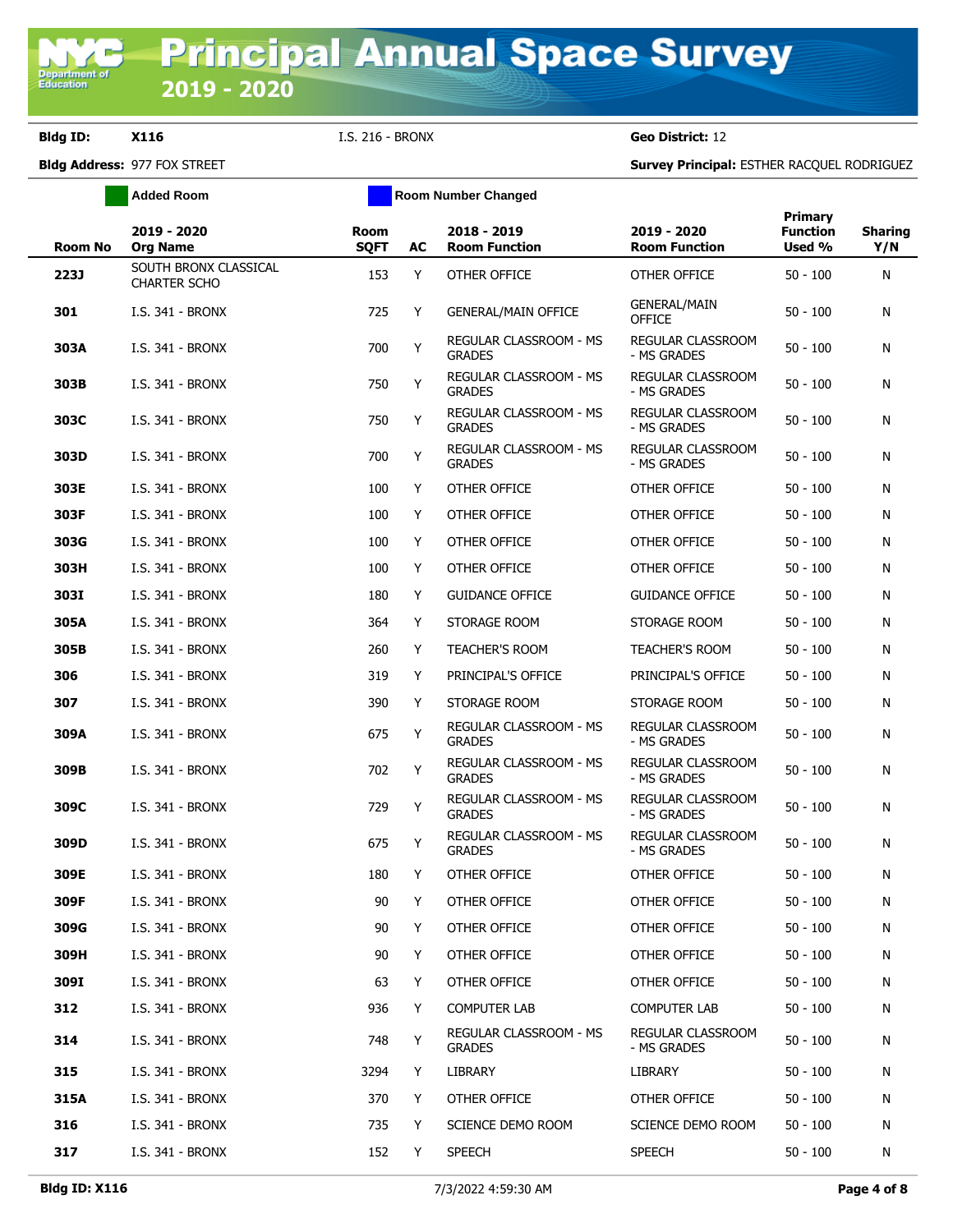|                | <b>Added Room</b>                            |                            |    | <b>Room Number Changed</b>              |                                         |                                      |                       |
|----------------|----------------------------------------------|----------------------------|----|-----------------------------------------|-----------------------------------------|--------------------------------------|-----------------------|
| <b>Room No</b> | 2019 - 2020<br><b>Org Name</b>               | <b>Room</b><br><b>SQFT</b> | AC | 2018 - 2019<br><b>Room Function</b>     | 2019 - 2020<br><b>Room Function</b>     | Primary<br><b>Function</b><br>Used % | <b>Sharing</b><br>Y/N |
| 318            | I.S. 341 - BRONX                             | 936                        | Y  | REGULAR CLASSROOM - MS<br><b>GRADES</b> | REGULAR CLASSROOM<br>- MS GRADES        | $50 - 100$                           | N                     |
| 320            | I.S. 341 - BRONX                             | 345                        | Y  | AP'S OFFICE                             | AP'S OFFICE                             | 50 - 100                             | N                     |
| 322            | I.S. 341 - BRONX                             | 345                        | Y  | OTHER OFFICE                            | OTHER OFFICE                            | 50 - 100                             | N                     |
| 323A           | I.S. 341 - BRONX                             | 644                        | Y  | REGULAR CLASSROOM - MS<br><b>GRADES</b> | <b>REGULAR CLASSROOM</b><br>- MS GRADES | $50 - 100$                           | N                     |
| 323B           | I.S. 341 - BRONX                             | 750                        | Y  | REGULAR CLASSROOM - MS<br><b>GRADES</b> | <b>REGULAR CLASSROOM</b><br>- MS GRADES | $50 - 100$                           | N                     |
| 323C           | I.S. 341 - BRONX                             | 750                        | Y  | REGULAR CLASSROOM - MS<br><b>GRADES</b> | REGULAR CLASSROOM<br>- MS GRADES        | $50 - 100$                           | N                     |
| 323D           | I.S. 341 - BRONX                             | 644                        | Υ  | REGULAR CLASSROOM - MS<br><b>GRADES</b> | REGULAR CLASSROOM<br>- MS GRADES        | $50 - 100$                           | N                     |
| 323G           | I.S. 341 - BRONX                             | 63                         | Y  | OTHER OFFICE                            | OTHER OFFICE                            | $50 - 100$                           | N                     |
| 323H           | I.S. 341 - BRONX                             | 81                         | Y  | OTHER OFFICE                            | OTHER OFFICE                            | 50 - 100                             | N                     |
| 323I           | I.S. 341 - BRONX                             | 81                         | Y  | <b>DEAN'S OFFICE</b>                    | <b>DEAN'S OFFICE</b>                    | 50 - 100                             | N                     |
| 323J           | I.S. 341 - BRONX                             | 81                         | Y  | <b>GUIDANCE OFFICE</b>                  | <b>GUIDANCE OFFICE</b>                  | 50 - 100                             | N                     |
| 323L           | I.S. 341 - BRONX                             | 153                        | Y  | <b>GUIDANCE OFFICE</b>                  | <b>GUIDANCE OFFICE</b>                  | 50 - 100                             | N                     |
| 401            | SOUTH BRONX CLASSICAL<br><b>CHARTER SCHO</b> | 675                        | Y  | <b>SECOND GRADE</b>                     | <b>SECOND GRADE</b>                     | 50 - 100                             | N                     |
| 403A           | SOUTH BRONX CLASSICAL<br><b>CHARTER SCHO</b> | 700                        | Y  | THIRD GRADE                             | THIRD GRADE                             | 50 - 100                             | N                     |
| 403B           | SOUTH BRONX CLASSICAL<br><b>CHARTER SCHO</b> | 750                        | Y  | THIRD GRADE                             | THIRD GRADE                             | 50 - 100                             | N                     |
| 403C           | SOUTH BRONX CLASSICAL<br><b>CHARTER SCHO</b> | 750                        | Y  | THIRD GRADE                             | THIRD GRADE                             | 50 - 100                             | N                     |
| 403D           | SOUTH BRONX CLASSICAL<br><b>CHARTER SCHO</b> | 700                        | Y  | <b>FOURTH GRADE</b>                     | <b>FOURTH GRADE</b>                     | 50 - 100                             | N                     |
| 403E           | SOUTH BRONX CLASSICAL<br><b>CHARTER SCHO</b> | 100                        | Y  | OTHER OFFICE                            | OTHER OFFICE                            | 50 - 100                             | N                     |
| 403F           | SOUTH BRONX CLASSICAL<br><b>CHARTER SCHO</b> | 100                        | Y  | OTHER OFFICE                            | OTHER OFFICE                            | $50 - 100$                           | N                     |
| 403G           | SOUTH BRONX CLASSICAL<br><b>CHARTER SCHO</b> | 100                        | Y  | DUPLICATING/COPY ROOM                   | DUPLICATING/COPY<br><b>ROOM</b>         | $50 - 100$                           | N                     |
| 403H           | SOUTH BRONX CLASSICAL<br><b>CHARTER SCHO</b> | 90                         | Y  | OTHER OFFICE                            | OTHER OFFICE                            | $50 - 100$                           | N                     |
| 403I           | SOUTH BRONX CLASSICAL<br><b>CHARTER SCHO</b> | 180                        | Y  | OTHER OFFICE                            | OTHER OFFICE                            | $50 - 100$                           | N                     |
| 406            | SOUTH BRONX CLASSICAL<br><b>CHARTER SCHO</b> | 297                        | Y  | <b>GENERAL/MAIN OFFICE</b>              | <b>GENERAL/MAIN</b><br>OFFICE           | 50 - 100                             | N                     |
| 409A           | SOUTH BRONX CLASSICAL<br><b>CHARTER SCHO</b> | 675                        | Y  | <b>FOURTH GRADE</b>                     | <b>FOURTH GRADE</b>                     | 50 - 100                             | N                     |
| 409B           | SOUTH BRONX CLASSICAL<br><b>CHARTER SCHO</b> | 729                        | Y  | <b>FIFTH GRADE</b>                      | <b>FIFTH GRADE</b>                      | 50 - 100                             | N                     |
| 409C           | SOUTH BRONX CLASSICAL<br><b>CHARTER SCHO</b> | 702                        | Y  | <b>FIFTH GRADE</b>                      | <b>FIFTH GRADE</b>                      | 50 - 100                             | N                     |
| 409D           | SOUTH BRONX CLASSICAL<br><b>CHARTER SCHO</b> | 675                        | Y  | REGULAR CLASSROOM - MS<br><b>GRADES</b> | REGULAR CLASSROOM<br>- MS GRADES        | $50 - 100$                           | N                     |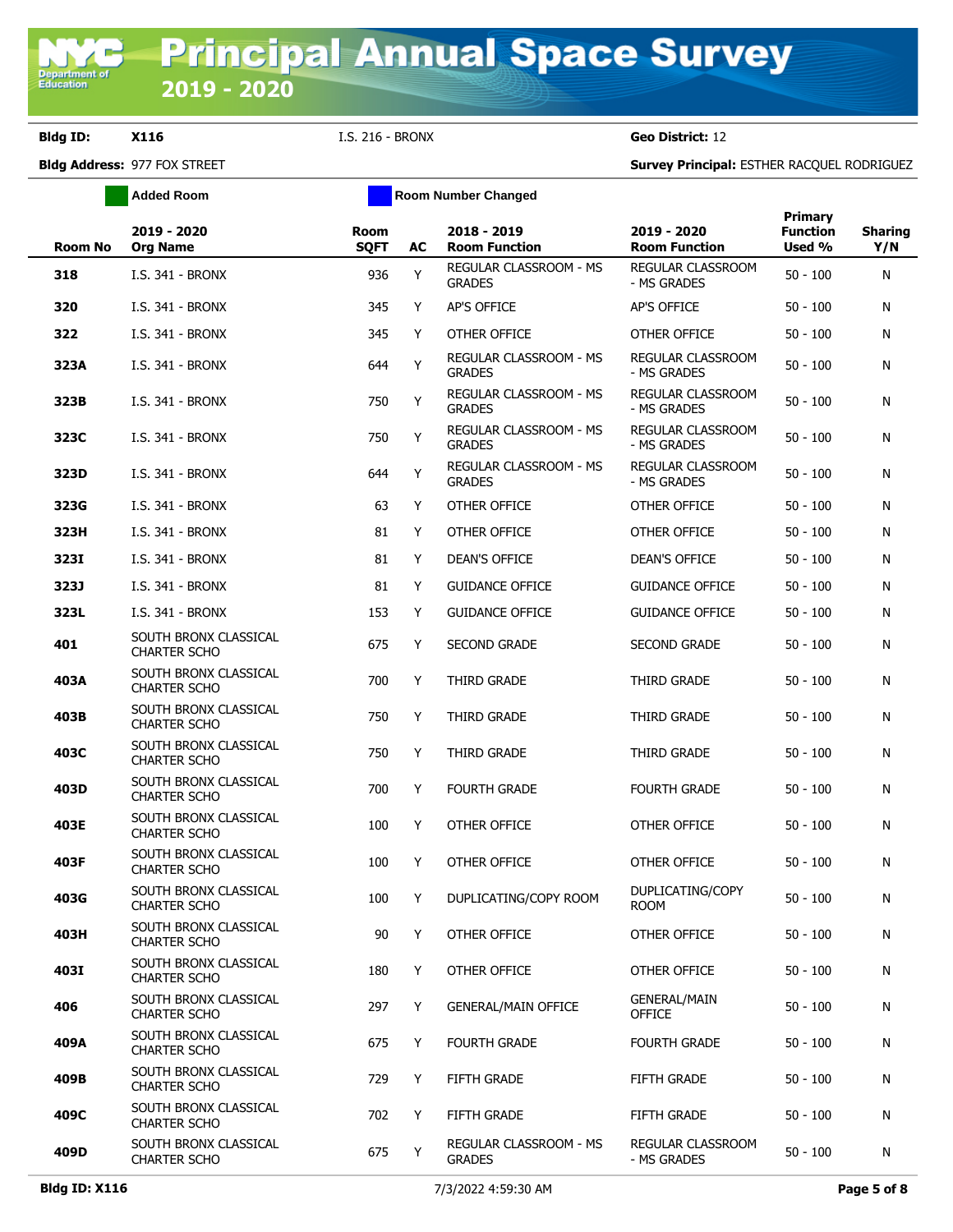**Added Room Room Room Number Changed** 

| <b>Room No</b> | 2019 - 2020<br><b>Org Name</b>               | <b>Room</b><br><b>SQFT</b> | AC | 2018 - 2019<br><b>Room Function</b>      | 2019 - 2020<br><b>Room Function</b>                       | <b>Primary</b><br><b>Function</b><br>Used % | <b>Sharing</b><br>Y/N |
|----------------|----------------------------------------------|----------------------------|----|------------------------------------------|-----------------------------------------------------------|---------------------------------------------|-----------------------|
| 409E           | SOUTH BRONX CLASSICAL<br><b>CHARTER SCHO</b> | 180                        | Y  | <b>DEAN'S OFFICE</b>                     | <b>DEAN'S OFFICE</b>                                      | $50 - 100$                                  | N                     |
| 409F           | SOUTH BRONX CLASSICAL<br><b>CHARTER SCHO</b> | 90                         | Y  | DUPLICATING/COPY ROOM                    | DUPLICATING/COPY<br><b>ROOM</b>                           | 50 - 100                                    | N                     |
| 409G           | SOUTH BRONX CLASSICAL<br><b>CHARTER SCHO</b> | 90                         | Y  | <b>TEACHER'S ROOM</b>                    | <b>TEACHER'S ROOM</b>                                     | 50 - 100                                    | N                     |
| 409H           | SOUTH BRONX CLASSICAL<br><b>CHARTER SCHO</b> | 90                         | Y  | OTHER OFFICE                             | OTHER OFFICE                                              | $50 - 100$                                  | N                     |
| 409I           | SOUTH BRONX CLASSICAL<br><b>CHARTER SCHO</b> | 63                         | Y  | STORAGE ROOM                             | STORAGE ROOM                                              | 50 - 100                                    | N                     |
| 409J           | SOUTH BRONX CLASSICAL<br><b>CHARTER SCHO</b> | 90                         | Y  | OTHER OFFICE                             | OTHER OFFICE                                              | 50 - 100                                    | N                     |
| 412            | SOUTH BRONX CLASSICAL<br><b>CHARTER SCHO</b> | 936                        | Y  | <b>SECOND GRADE</b>                      | <b>SECOND GRADE</b>                                       | 50 - 100                                    | N                     |
| 413            | <b>I.S. 341 - BRONX</b>                      | 900                        | Y  | <b>FUNDED - READING</b>                  | <b>FUNDED - READING</b>                                   | 50 - 100                                    | N                     |
| 413S           | SOUTH BRONX CLASSICAL<br><b>CHARTER SCHO</b> | 360                        | Y  | <b>CONFERENCE ROOM</b>                   | <b>CONFERENCE ROOM</b>                                    | $50 - 100$                                  | N                     |
| 414            | SOUTH BRONX CLASSICAL<br><b>CHARTER SCHO</b> | 884                        | Y  | <b>SECOND GRADE</b>                      | <b>SECOND GRADE</b>                                       | 50 - 100                                    | N                     |
| 416            | SOUTH BRONX CLASSICAL<br><b>CHARTER SCHO</b> | 884                        | Y  | <b>FIRST GRADE</b>                       | <b>FIRST GRADE</b>                                        | 50 - 100                                    | N                     |
| 418            | SOUTH BRONX CLASSICAL<br><b>CHARTER SCHO</b> | 936                        | Y  | <b>FIRST GRADE</b>                       | <b>FIRST GRADE</b>                                        | 50 - 100                                    | N                     |
| 420            | SOUTH BRONX CLASSICAL<br><b>CHARTER SCHO</b> | 345                        | Y  | SOCIAL WORKER/COUNSELOR                  | <b>SOCIAL</b><br>WORKER/COUNSELOR                         | 50 - 100                                    | N                     |
| 422            | SOUTH BRONX CLASSICAL<br><b>CHARTER SCHO</b> | 345                        | Y  | OTHER OFFICE                             | OTHER OFFICE                                              | 50 - 100                                    | N                     |
| 423A           | SOUTH BRONX CLASSICAL<br><b>CHARTER SCHO</b> | 700                        | Y  | REGULAR CLASSROOM - MS<br><b>GRADES</b>  | REGULAR CLASSROOM<br>- MS GRADES                          | 50 - 100                                    | N                     |
| 423B           | SOUTH BRONX CLASSICAL<br><b>CHARTER SCHO</b> | 750                        | Y  | REGULAR CLASSROOM - MS<br><b>GRADES</b>  | REGULAR CLASSROOM<br>- MS GRADES                          | $50 - 100$                                  | N                     |
| 423C           | SOUTH BRONX CLASSICAL<br><b>CHARTER SCHO</b> | 750                        | Y  | REGULAR CLASSROOM - MS<br><b>GRADES</b>  | REGULAR CLASSROOM<br>- MS GRADES                          | $50 - 100$                                  | N                     |
| 423D           | SOUTH BRONX CLASSICAL<br><b>CHARTER SCHO</b> | 700                        | Y  | REGULAR CLASSROOM - MS<br><b>GRADES</b>  | REGULAR CLASSROOM<br>- MS GRADES                          | $50 - 100$                                  | N                     |
| 423E           | SOUTH BRONX CLASSICAL<br>CHARTER SCHO        | 63                         | Y  | STORAGE ROOM                             | STORAGE ROOM                                              | $50 - 100$                                  | N                     |
| 423F           | SOUTH BRONX CLASSICAL<br><b>CHARTER SCHO</b> | 81                         | Y  | DUPLICATING/COPY ROOM                    | DUPLICATING/COPY<br><b>ROOM</b>                           | $50 - 100$                                  | N                     |
| 423G           | SOUTH BRONX CLASSICAL<br><b>CHARTER SCHO</b> | 81                         | Y  | OTHER OFFICE                             | OTHER OFFICE                                              | 50 - 100                                    | N                     |
| 423H           | SOUTH BRONX CLASSICAL<br><b>CHARTER SCHO</b> | 81                         | Y  | <b>FUNDED - READING</b>                  | FUNDED - READING                                          | 50 - 100                                    | N                     |
| 423I           | SOUTH BRONX CLASSICAL<br><b>CHARTER SCHO</b> | 81                         | Y  | DEAN'S OFFICE                            | <b>DEAN'S OFFICE</b>                                      | $50 - 100$                                  | N                     |
| 423J           | SOUTH BRONX CLASSICAL<br>CHARTER SCHO        | 153                        | Y  | ACADEMIC INTERVENTION<br><b>SERVICES</b> | <b>ACADEMIC</b><br><b>INTERVENTION</b><br><b>SERVICES</b> | 50 - 100                                    | N                     |
| <b>AUD</b>     | I.S. 217 - BRONX                             | 4984                       | Y  | AUDITORIUM                               | AUDITORIUM                                                | 50 - 100                                    | N                     |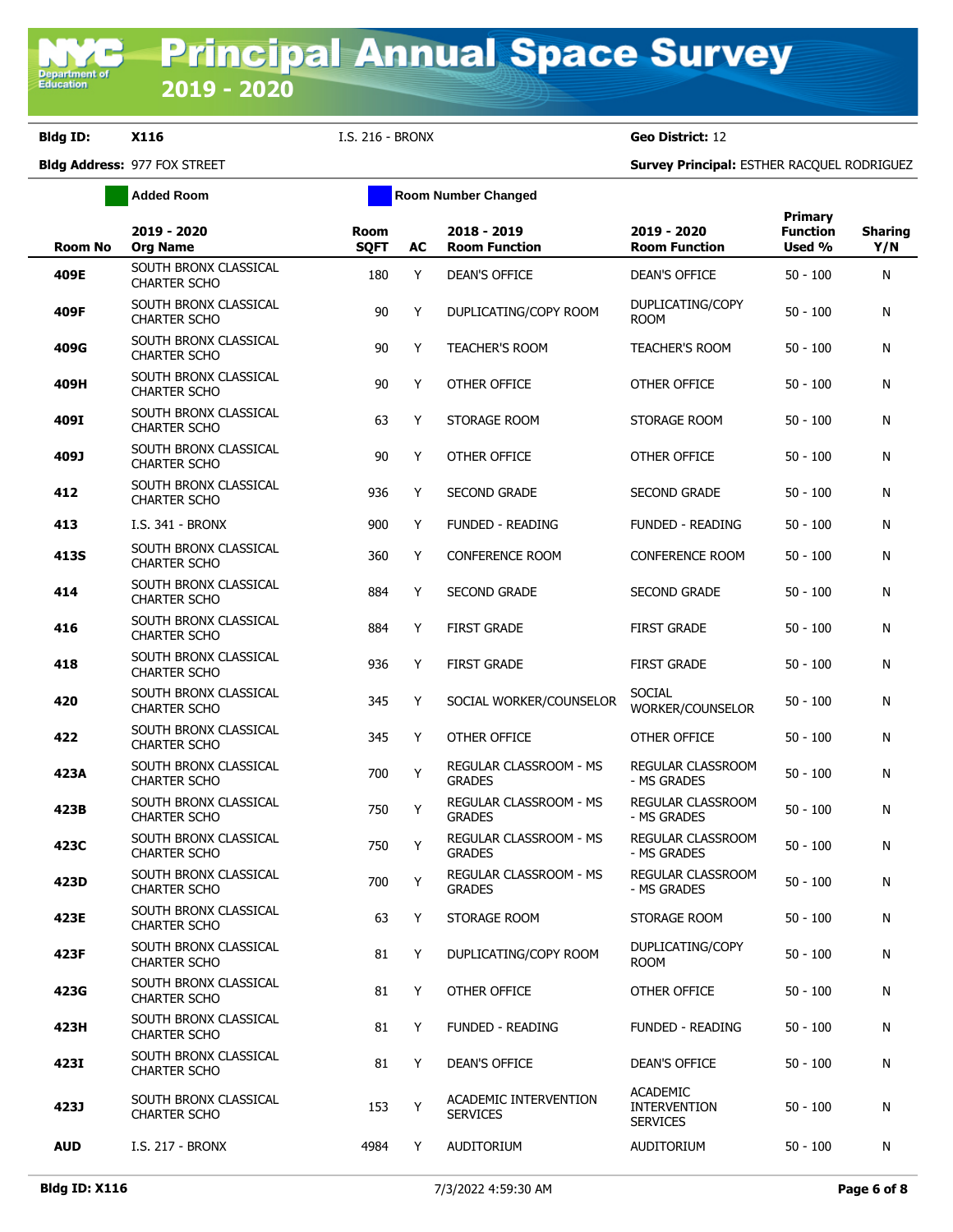**Department of**<br>Education

|                | <b>Added Room</b>                                                                                                                                                                            |                     |     | <b>Room Number Changed</b>          |                                     |                                             |                       |
|----------------|----------------------------------------------------------------------------------------------------------------------------------------------------------------------------------------------|---------------------|-----|-------------------------------------|-------------------------------------|---------------------------------------------|-----------------------|
| Room No        | 2019 - 2020<br><b>Org Name</b>                                                                                                                                                               | Room<br><b>SQFT</b> | AC. | 2018 - 2019<br><b>Room Function</b> | 2019 - 2020<br><b>Room Function</b> | <b>Primary</b><br><b>Function</b><br>Used % | <b>Sharing</b><br>Y/N |
| C13            | <b>I.S. 217 - BRONX</b>                                                                                                                                                                      | 392                 |     | STORAGE ROOM                        | STORAGE ROOM                        | $50 - 100$                                  | N                     |
| C15            | I.S. 217 - BRONX                                                                                                                                                                             | 392                 |     | STORAGE ROOM                        | STORAGE ROOM                        | $50 - 100$                                  | N                     |
| C <sub>4</sub> | I.S. 217 - BRONX                                                                                                                                                                             | 378                 |     | STORAGE ROOM                        | STORAGE ROOM                        | $50 - 100$                                  | N                     |
| C <sub>5</sub> | I.S. 217 - BRONX                                                                                                                                                                             | 264                 |     | STORAGE ROOM                        | STORAGE ROOM                        | $50 - 100$                                  | Ν                     |
| C7             | <b>I.S. 217 - BRONX</b>                                                                                                                                                                      | 378                 |     | STORAGE ROOM                        | STORAGE ROOM                        | $50 - 100$                                  | N                     |
| C <sub>9</sub> | <b>I.S. 217 - BRONX</b>                                                                                                                                                                      | 406                 |     | STORAGE ROOM                        | STORAGE ROOM                        | $50 - 100$                                  | N                     |
|                | How many hallway bathrooms for students are there in your building?                                                                                                                          |                     |     |                                     |                                     | 16                                          |                       |
|                | Are any of the student bathrooms being shared by multiple schools?                                                                                                                           |                     |     |                                     |                                     |                                             |                       |
|                | Are all the student bathrooms open throughout the day?                                                                                                                                       |                     |     |                                     |                                     |                                             |                       |
|                | Please identify the number of non-instructional spaces, not reported above, being used for<br>instructional purposes, academic intervention services, or therapeutic or counseling services: |                     |     |                                     |                                     |                                             |                       |
|                | Are any of those non-instructional spaces being shared?                                                                                                                                      |                     |     |                                     |                                     |                                             |                       |